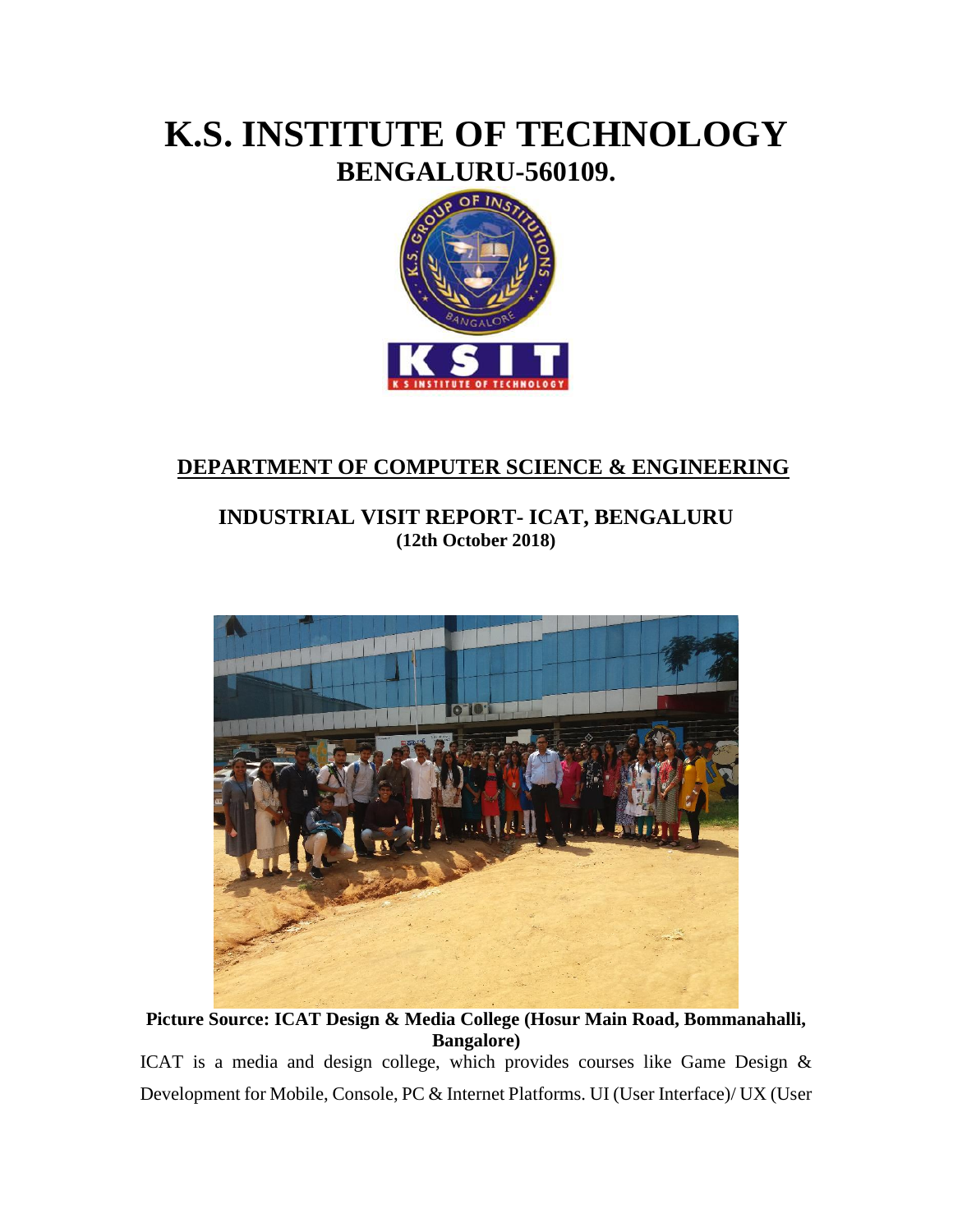Experience)/ App Development. Computer Graphics & Animation. The institution is in different parts of the country. Animation these days have created job opportunities for many youths. Thus the visit was an opportunity for the final years as a career alternative after their graduation.



**Picture Source: Conference Hall, ICAT Design & Media College**

**The details of journey are as follows:**

- $\triangleright$  The visit began by departure from KSIT at around 9 am
- Reached the venue ICAT Design and Media College, Bommanahalli at around 10:15 am
- $\triangleright$  The sessions on the seminars on Graphics Design, VFX and future of Gaming were conducted between 10:30 am to 1:00 pm
- $\triangleright$  Departure from the venue around 1:30 pm.
- $\triangleright$  Reached KSIT at 2:45 pm